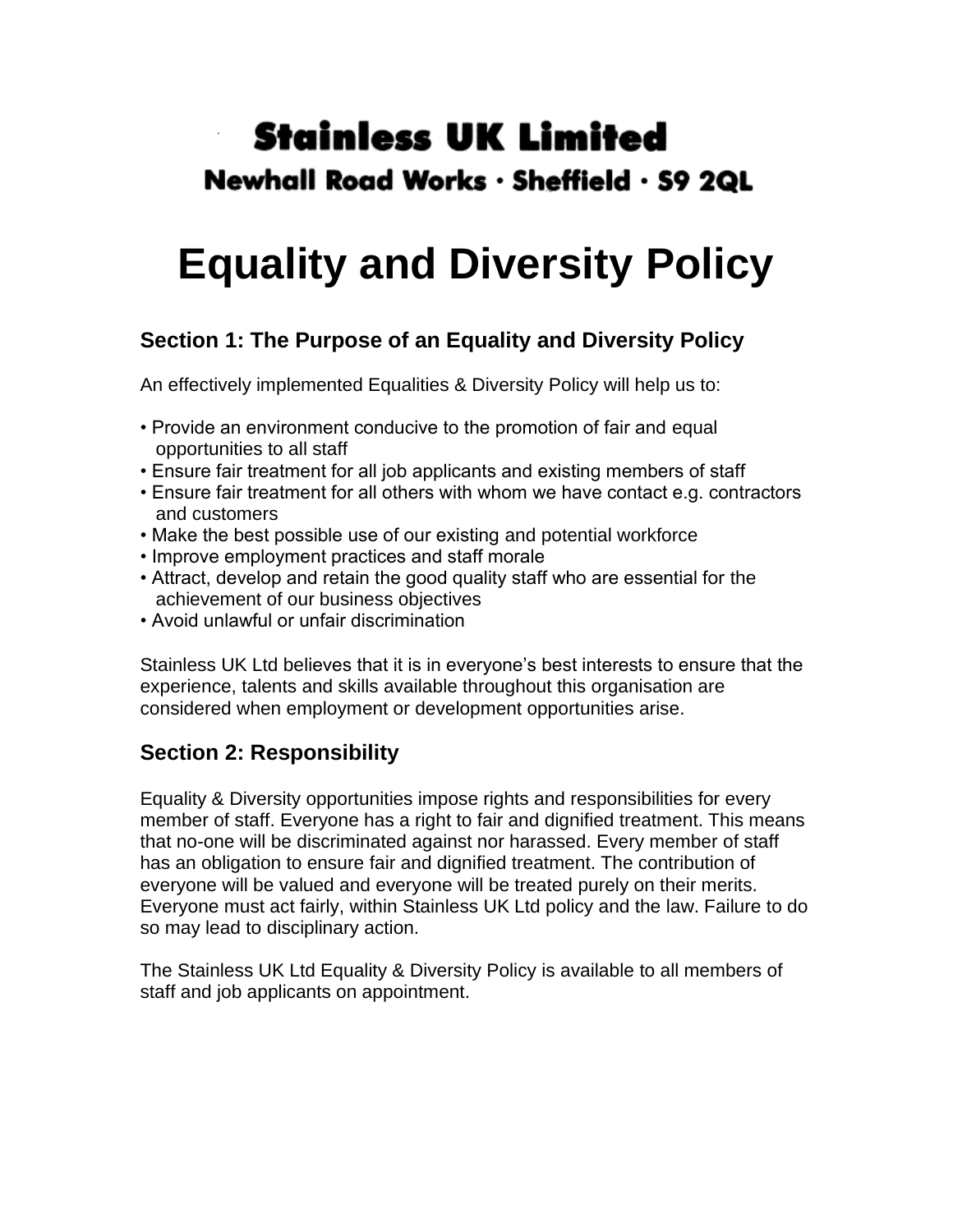#### **Section 3: Policy Statement**

Stainless UK Ltd embraces Equality & Diversity as an employer. Our aim is to be fair to everybody and to ensure that no job applicant or employee receives more or less favourable opportunities or treatment on the grounds of, for example:

- Age
- Race
- Colour
- Ethnic or national origin
- Nationality
- Sex / Gender
- Transgender
- Sexual Orientation
- Marital Status
- Disability
- Religion or Religious Affiliation / Belief
- Part-time working

There may be limited exceptions for positive action which is allowed by relevant legislation. No-one will be disadvantaged by conditions or requirements which cannot be shown to be genuinely necessary for objective reasons.

Equality & Diversity are the cornerstones of our recruitment and employment policy.

#### **Section 4: Personal Development**

Stainless UK Ltd is committed to encouraging all staff to make full use of their skills and talents and to helping staff progress through the company and reach their full potential. Everyone will have equal access to any course which is appropriate to an individual's current job or development within Stainless UK Ltd. We will encourage the development of the individual's skills and knowledge for use in their work.

Where necessary, training courses will be provided to assist any group or individuals who are under-represented in any area of work or range to move into the area of their choice. This is the only form of positive action allowed on the basis of sex or race under Section 47 and 48 of the Sex Discrimination Act 1975 and Section 37 of the Race Relations Act 1976. (Some forms of positive action are also allowed by the Disability Discrimination Act 1995.)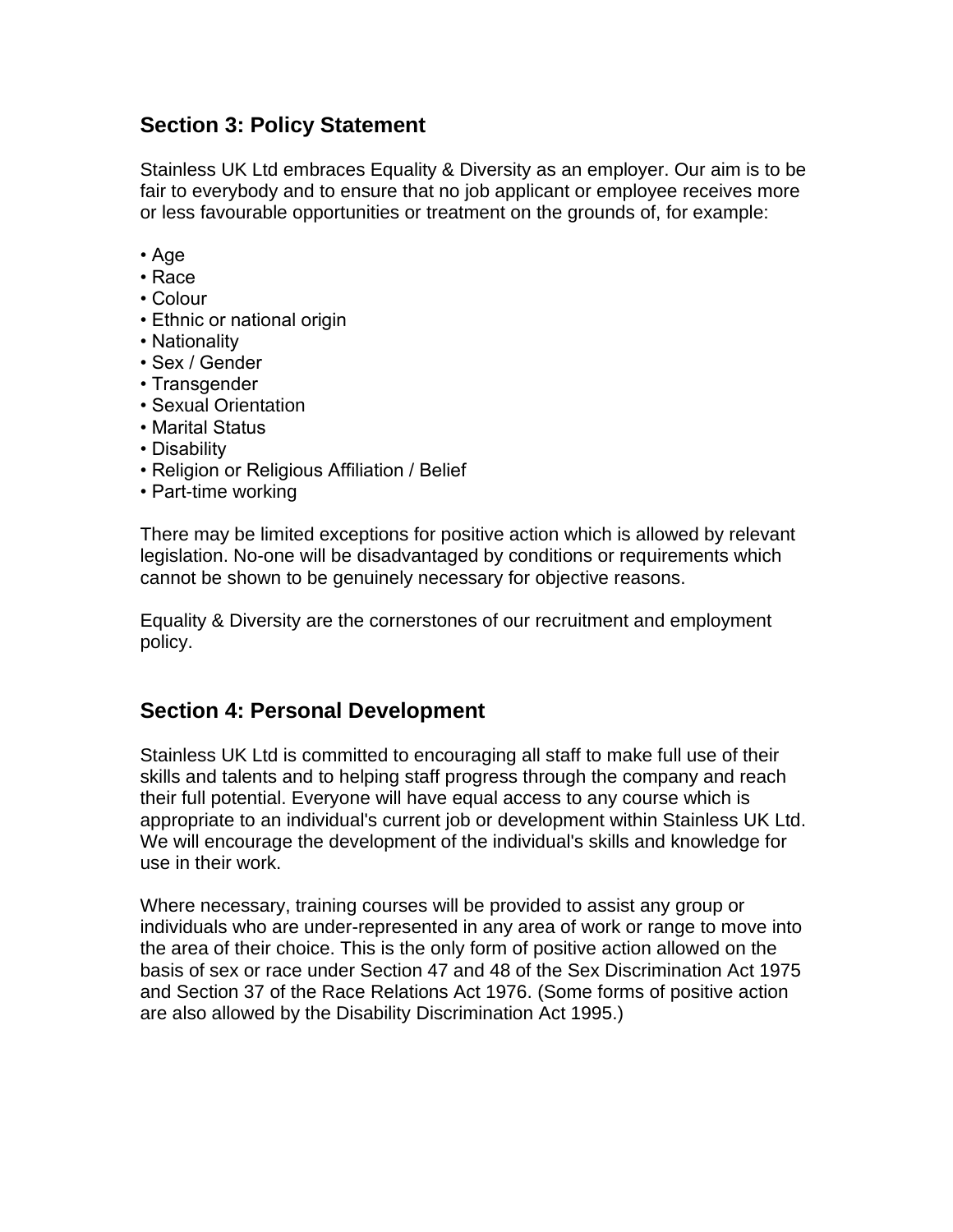#### **Section 5: Key Concepts**

Discrimination: Discrimination is unequal treatment of an individual because of their membership of a particular class or group, such as sex, race or trade union. It may be direct, for example, refusing to send someone on a training course because they are married or have children. It may be indirect, for example, declaring a post as being suitable only for a full-time member of staff without proper justification (that means establishing the need for a full-time member of staff rather than part timers or job sharing).

Discrimination may be subtle and unconscious. It may not be easy to identify. For example, discrimination sometimes results from general assumptions about the capabilities, characteristics and interests of particular groups or individuals, which are allowed to influence the treatment of staff or job applicants.

Without appropriate awareness and safeguards, discrimination may occur in any area of recruitment and employment including:

- Inappropriate questioning at interview
- Inappropriate appointment to post
- Allocation of volumes and/or type of work
- Transfer decisions
- Promotion and progression opportunities
- Annual leave allocation
- Special leave requests
- Application of disciplinary action

Sexual harassment: Sexual harassment may involve unwelcome sexual comments or innuendo, looks and gestures, displays of pin-ups or physical contact by one individual aimed at another, and which is only directed at that other person because of their sex.

Sexual harassment cannot be dismissed as a 'bit of harmless fun'. It can lead to an uncomfortable and alienating working environment.

*Racial Harassment:* Racial harassment is offensive or hostile behaviour, which has the purpose or effect of creating discomfort, distress, exclusion or isolation and is based upon someone's race (colour, nationality or ethnic origins) or is directed at them because of their race. If the comment or behaviour is offensive to the individual, it will amount to racial harassment.

*Harassment/Bullying:* As with sexual or racial harassment, any form of harassment or bullying will have the effect of causing undue stress on individuals and of demotivating them. Harassment of any kind will not be tolerated and serves to undermine the good team spirit which Stainless UK Ltd wishes to encourage.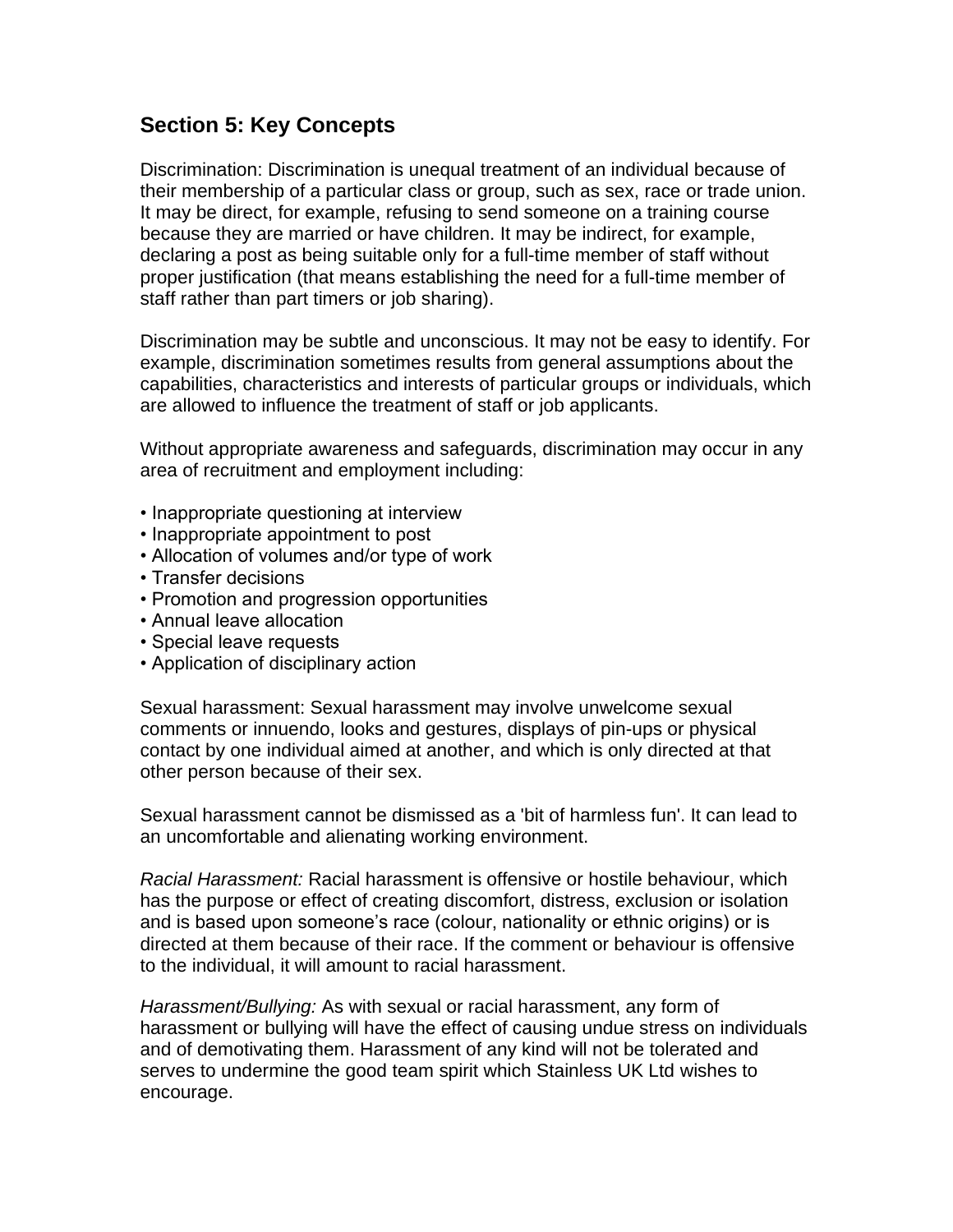*Sex/Gender Harassment:* Unlawful sex discrimination happens when someone is treated unfairly because of their gender. Women, men and transsexual people can all experience sex discrimination. Sex discrimination also includes treating someone less favourably because they are married or in a civil partnership: for example, by not hiring married women.

*Disability Harassment:* Offensive or hostile behaviour or comments aimed at an individual because he or she is disabled, will also be harassment.

*Resolving Problems:* Everyone must be sensitive to the effects their words and actions have on their colleagues and need to ensure that their attitudes towards others carry no trace of discrimination which can affect working relationships, behaviour or judgement.

Staff who are experiencing or are concerned about discrimination or harassment should discuss the problem with their line manager who must take appropriate action to try to resolve it, if possible. (If you do not feel able to discuss the problem with your line manager initially you may speak to another relevant manager).

Managers should be aware of any problem developing at an early stage and take corrective action to ensure that the situation is resolved in a conciliatory and effective manner and that staff do not feel excluded. Staff are encouraged to make clear to their colleagues if conduct or comments are offensive to them.

#### **Section 6: Complaints Procedure**

Speak to your line manager at your earliest convenience about your experience. However, the duty of confidentiality will not apply if:

- There has been a breach of the law
- There has been a breach of Stainless UK Ltd Disciplinary Procedures.
- There is a risk of harm to the individual or to others.
- The disclosure is in the context of legal or disciplinary procedures.

In any event, if the manager fails to act effectively to stop the discrimination or harassment, the individual may seek the assistance of senior management.

Where appropriate, a full enquiry will be conducted into the compliant and if it is considered that the behaviour of the individual is unlawful, unfair or unacceptable, disciplinary action will be taken by Stainless UK Ltd against that individual.

All staff is subject to the disciplinary rules and should remember that unfounded allegations of unfair treatment can themselves be distressing to the recipients of